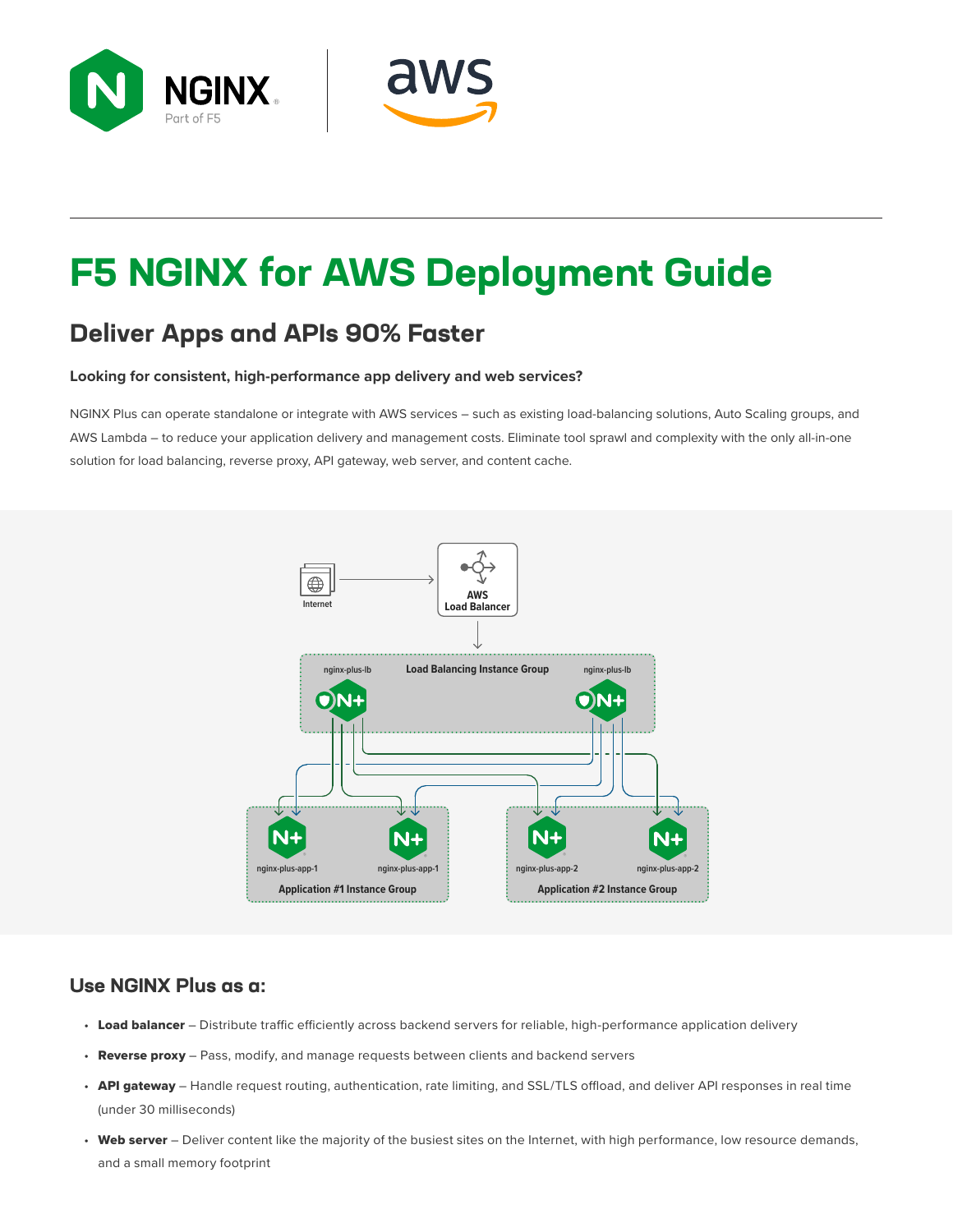## **Goals/Objectives**

As new apps are written and deployed, security is built into the code pipeline (DevSecOps).

Enterprise, public sector, and service providers can rapidly innovate without waiting for security and network teams to approve and enable application deployments.

#### **Customer Deployment Resources**

- NGINX Plus
- NGINX Controller
- NGINX Ingress Controller
- NGINX App Protect
- Advanced WAF
- Cloud Partners
- Automation Partners
- Container Platform Partners

#### **Regions Supported**

All, no limitations

#### **Use Cases**

- Security and Performance in CI/CD Pipelines
- Manage and Secure APIs
- Mitigate App Vulnerabilities
- Compliance

#### **Time to Completion**

1 hour



#### **Introductory Material**

<https://www.nginx.com/blog/deploying-nginx-ingress-controller-on-amazon-eks-how-we-tested/#deploy-controller>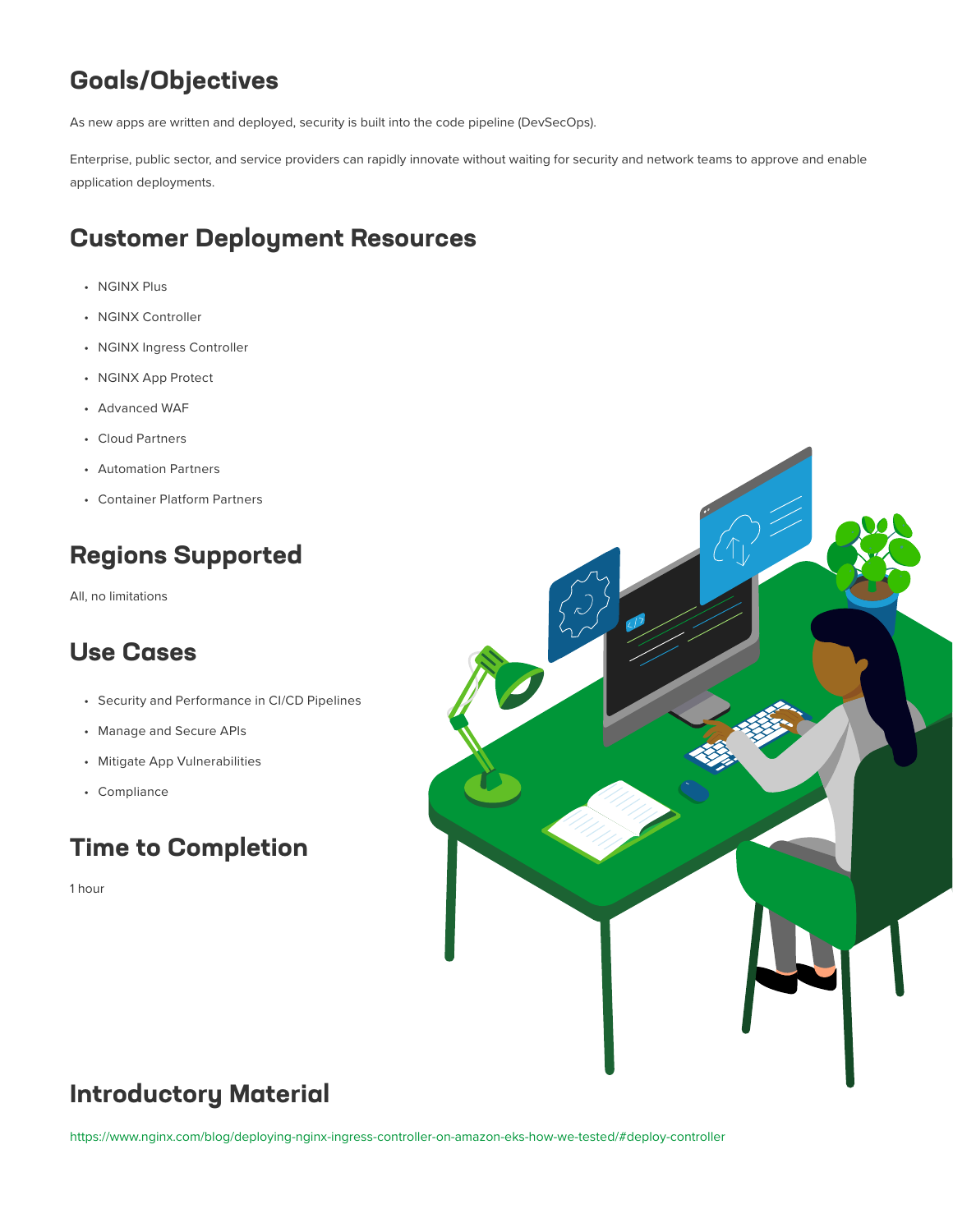#### **Prerequisites and Requirements**

Deploying the NGINX Plus Ingress Controller on Amazon EKS is now easier than ever. There are some technical prerequisites and requirements to complete the deployment process.

- Create an OIDC Identity Provider (IdP) for your EKS cluster.
- Create iamserviceaccount, the standard paired IAM Role and Service Account (IRSA) for EKS, and attach the AWSMarketplaceMeteringRegisterUsage IAM policy for monitoring the usage of the NGINX Plus Ingress Controller image and authorizing the deployment.
- In the YAML file for RBAC, edit the value of name in the subjects field to match the service-account-name you set in the previous step.
	- Apply the YAML file
	- Install the Docker client software on the local machine.
	- Subscribe to the NGINX Plus Ingress Controller (Premium Edition) listing in the Amazon Marketplace for Containers.
- Authenticate your Docker client with the Amazon ECR.
- Edit nginx-ingress.yaml values.
- Apply the YAML manifest.
- Deploy the Backend Pods.

The technical prerequisites and detailed requirements to complete the deployment process, skills or specialized knowledge needed, and environment configuration are fully documented here: [https://www.nginx.com/blog/deploying-nginx-ingress-controller-on-amazon-eks](https://www.nginx.com/blog/deploying-nginx-ingress-controller-on-amazon-eks-how-we-tested/#deploy-controller)[how-we-tested/#deploy-controller](https://www.nginx.com/blog/deploying-nginx-ingress-controller-on-amazon-eks-how-we-tested/#deploy-controller)

#### **Architecture Diagrams**

The following diagram shows the needed architecture, topology, and network considerations to use for deployment:



This diagram can be viewed and expanded upon here: [https://www.nginx.com/blog/deploying-nginx-ingress-controller-on-amazon-eks-how](https://www.nginx.com/blog/deploying-nginx-ingress-controller-on-amazon-eks-how-we-tested/#deploy-controller)[we-tested/#deploy-controller](https://www.nginx.com/blog/deploying-nginx-ingress-controller-on-amazon-eks-how-we-tested/#deploy-controller). Third party assets/APIs and on-premises/hybrid assets are organically and flexibly integrated as needed or desired but have zero requirements for a full deployment depicted above.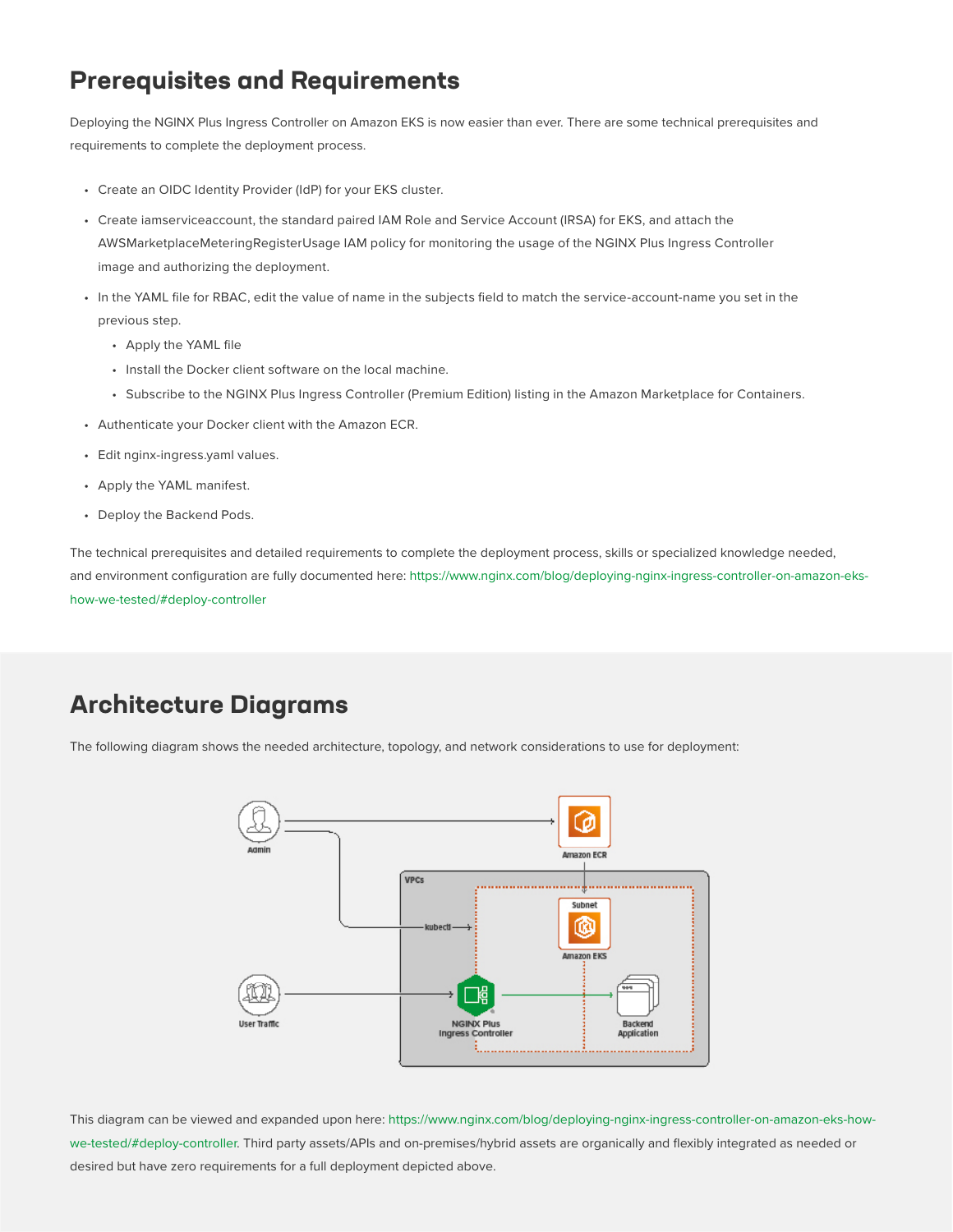### **Security**

NGINX running in EKS does not require the use of root privileges for deployment or operation. You can follow the AWS provided overview for a typical EKS deployment here: [https://www.nginx.com/blog/deploying-nginx-ingress-controller-on-amazon-eks-how-we](https://www.nginx.com/blog/deploying-nginx-ingress-controller-on-amazon-eks-how-we-tested/#deploycontroller)[tested/#deploycontroller](https://www.nginx.com/blog/deploying-nginx-ingress-controller-on-amazon-eks-how-we-tested/#deploycontroller)

This guide, as well as the resources at: [https://www.nginx.com/blog/deploying-nginx-ingress-controller-on-amazon-eks-how-we](https://www.nginx.com/blog/deploying-nginx-ingress-controller-on-amazon-eks-how-we-tested/#deploycontroller
)[tested/#deploycontroller](https://www.nginx.com/blog/deploying-nginx-ingress-controller-on-amazon-eks-how-we-tested/#deploycontroller
)

The deployment guide at: <https://www.nginx.com/blog/deploying-nginx-ingress-controller-on-amazon-eks-how-we-tested/#deploycontroller>

- Any public resources needed (none required)
- The purpose of each IAM role and IAM policy needed
- The purpose and location of each key the user is instructed to create
- Clear instruction on maintaining any stored secrets (we do not require any secrets)
- An explanation of all data encryption configuration (we do not encrypt data)
- Deployments involving more than a single element

#### **Costs**

The list of billable services and guidance on whether each service is mandatory/optional can be found at the NGINX page of the AWS Marketplace at:<https://aws.amazon.com/marketplace/seller-profile?id=741df81b-dfdc-4d36-b8da-945ea66b522c>

The cost model and licensing costs can also be found at the NGINX page of the AWS Marketplace at: [https://aws.amazon.com/marketplace/](https://aws.amazon.com/marketplace/seller-profile?id=741df81b-dfdc-4d36-b8da-945ea66b522c) [seller-profile?id=741df81b-dfdc-4d36-b8da-945ea66b522c](https://aws.amazon.com/marketplace/seller-profile?id=741df81b-dfdc-4d36-b8da-945ea66b522c). For normal deployment costing, follow the AWS provided overview at: [https://](https://aws-quickstart.github.io/quickstart-amazon-eks/) [aws-quickstart.github.io/quickstart-amazon-eks/](https://aws-quickstart.github.io/quickstart-amazon-eks/), for a typical EKS deployment, then add in NGINX+ and IC from the NGINX page of the AWS Marketplace.

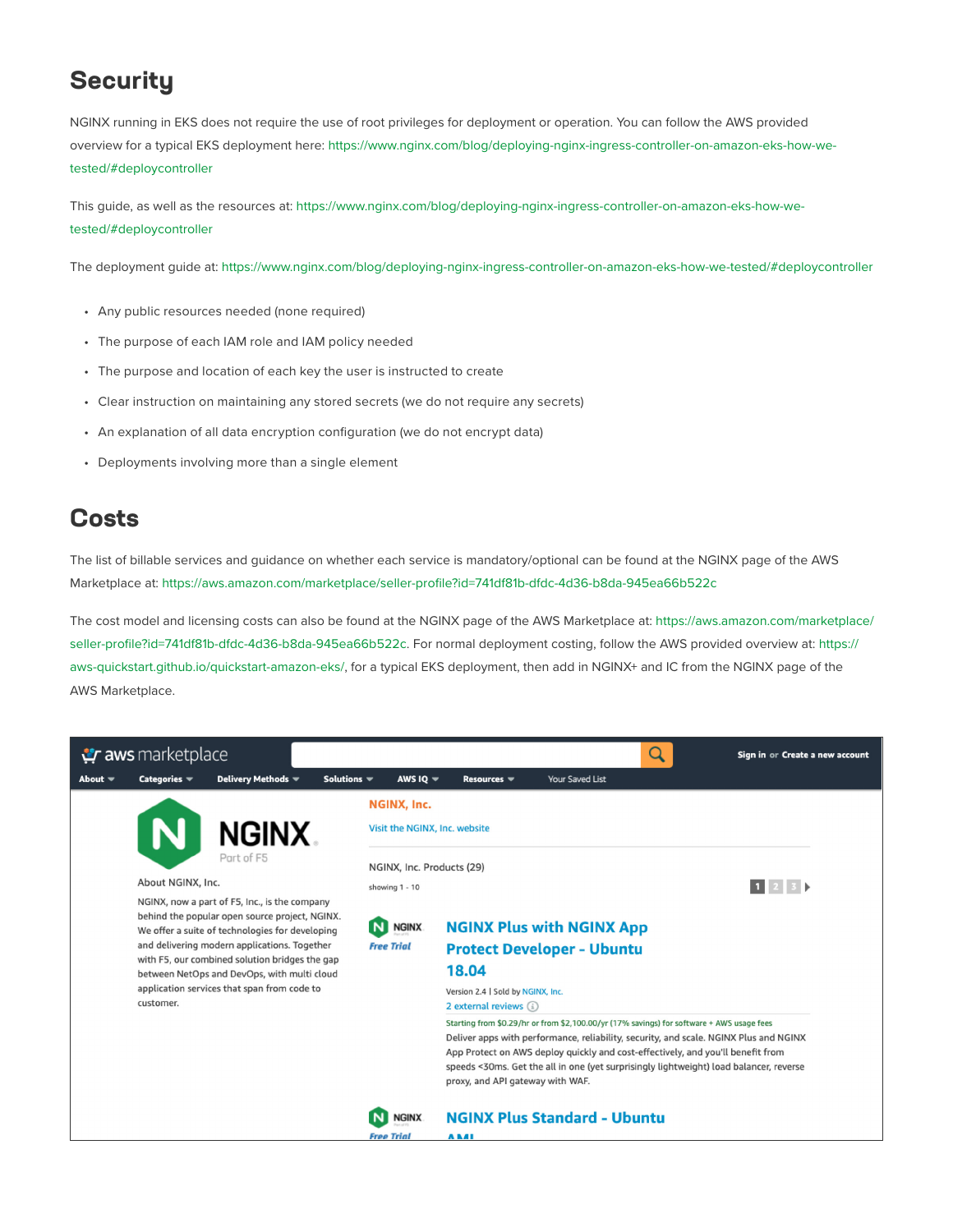#### **Goals/Objectives**

For sizing, scripts, and/or related technical information, the NGINX Ingress Controller solution brief with sizing guidelines for Amazon Elastic Kubernetes Service (EKS) is the best resource to view: [https://www.nginx.com/resources/datasheets/nginx-ingress-controller-kubernetes/.](https://www.nginx.com/resources/datasheets/nginx-ingress-controller-kubernetes/) This resource follows the AWS provided overview for a typical EKS deployment.

# **Health Check**

Step-by-step instructions for how to assess and monitor the health and proper function of the deployed solution can be found at [https://www.](https://www.nginx.com/blog/deploying-nginx-ingress-controller-on-amazon-eks-how-we-tested/#deploy-controller) [nginx.com/blog/deploying-nginx-ingress-controller-on-amazon-eks-how-we-tested/#deploy-controller.](https://www.nginx.com/blog/deploying-nginx-ingress-controller-on-amazon-eks-how-we-tested/#deploy-controller)

#### **Routine Maintenance**

There are no system credentials or cryptographic keys that are required for this solution. For prescriptive guidance for software patches and upgrades please visit<https://docs.nginx.com/nginx-ingress-controller/installation/using-aws-marketplace-image/>. No licenses are required if purchased via the marketplace, so there is no needed prescriptive guidance on managing licenses. For managing AWS service limits, please visit <https://www.nginx.com/blog/deploying-nginx-ingress-controller-on-amazon-eks-how-we-tested/#deploy-controller>.

#### **Deployment Assets**

Step-by-step instructions for deploying the workload on AWS as per typical deployment architecture, as well as prescriptive guidance for testing/troubleshooting can be found at [https://www.nginx.com/blog/deploying-nginx-ingress-controller-on-amazon-eks-how-we](https://www.nginx.com/blog/deploying-nginx-ingress-controller-on-amazon-eks-how-we-tested/#deploy-controller)[tested/#deploy-controller.](https://www.nginx.com/blog/deploying-nginx-ingress-controller-on-amazon-eks-how-we-tested/#deploy-controller)

## **Backup and Recovery**

Data stores, the configurations to be backed up, and step by step instructions for backup and recovery can be found [https://www.nginx.com/](https://www.nginx.com/blog/deploying-nginx-ingress-controller-on-amazon-eks-how-we-tested/#deploy-controller) [blog/deploying-nginx-ingress-controller-on-amazon-eks-how-we-tested/#deploy-controller.](https://www.nginx.com/blog/deploying-nginx-ingress-controller-on-amazon-eks-how-we-tested/#deploy-controller)

#### **Emergency Maintenance**

For step-by-step instructions on handling fault conditions, and step-by-step instructions on how to recover the software, please visit [https://](https://docs.nginx.com/nginx-ingress-controller/troubleshooting/troubleshoot-ingress-controller/) [docs.nginx.com/nginx-ingress-controller/troubleshooting/troubleshoot-ingress-controller/](https://docs.nginx.com/nginx-ingress-controller/troubleshooting/troubleshoot-ingress-controller/).

#### **Support**

For details on how to receive support, please visit<https://support.f5.com/csp/article/K23782072>. For details on technical support tiers, different support tiers, and SLAs, visit [https://www.nginx.com/support/.](https://www.nginx.com/support/)

#### **To discover how NGINX can help you, visit [nginx.com](https://www.nginx.com/).**

©2022 F5, Inc. All rights reserved. NGINX, NGINX Controller, NGINX Plus, NGINX Unit, NGINX App Protect, F5, the NGINX logo, and the F5 logo are trademarks of F5, Inc. in the U.S. and in certain other countries. Other F5 trademarks are identified at [f5.com.](https://www.f5.com/) Any other products, services, or company names referenced herein may be trademarks of their respective owners with no endorsement or affiliation, expressed or implied, claimed by F5.